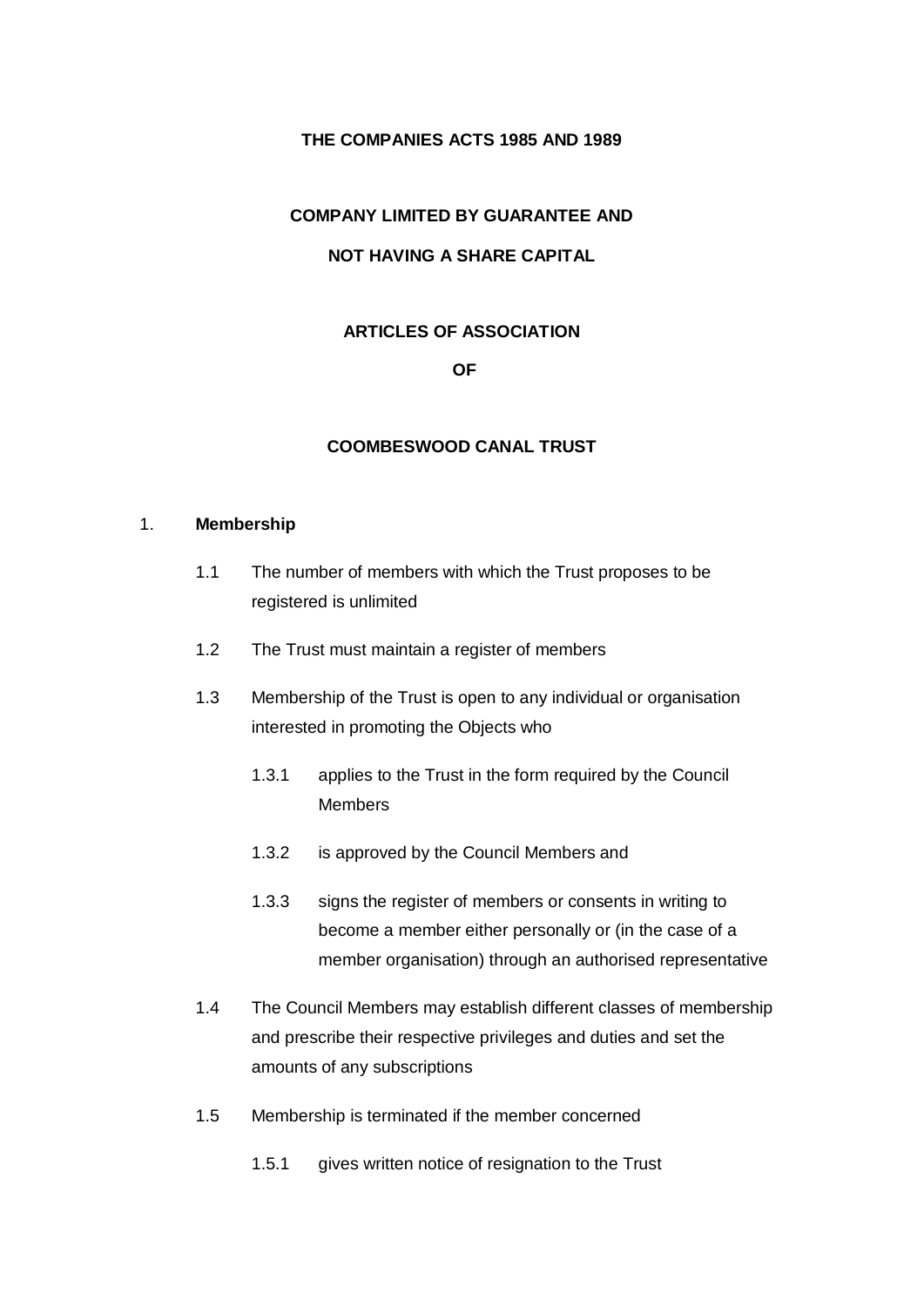- 1.5.2 dies or (in the case of an organisation) ceases to exist
- 1.5.3 is three months in arrears in paying the relevant subscription (if any) (but in such a case the member may be reinstated on payment of the amount due) or
- 1.5.4 is removed from membership by resolution of the Council Members on the ground that in their reasonable opinion the member's continued membership is harmful to the Trust (but only after notifying the member in writing and considering the matter in the light of any written representations which the member concerned puts forward within 14 clear days after receiving notice)
- 1.6 Membership of the Trust is not transferable

#### 2. **General Meetings**

- 2.1 Members are entitled to attend general meetings either personally or (in the case of a member organisation) by an authorised representative. General meetings are called on at least twenty one clear days written notice specifying the business to be discussed
- 2.2 There is a quorum at a general meeting if the number of members or authorised representatives personally present is at least 15 (or ten per cent of the members if greater)
- 2.3 The Chairman or (if the Chairman is unable or unwilling to do so) some other member elected by those present presides at a general meeting
- 2.4 Except where otherwise provided by the Act every issue is decided by a majority of the votes cast
- 2.5 Except for the chairman of the meeting, who has a second or casting vote, every member present in person or through an authorised representative has one vote on each issue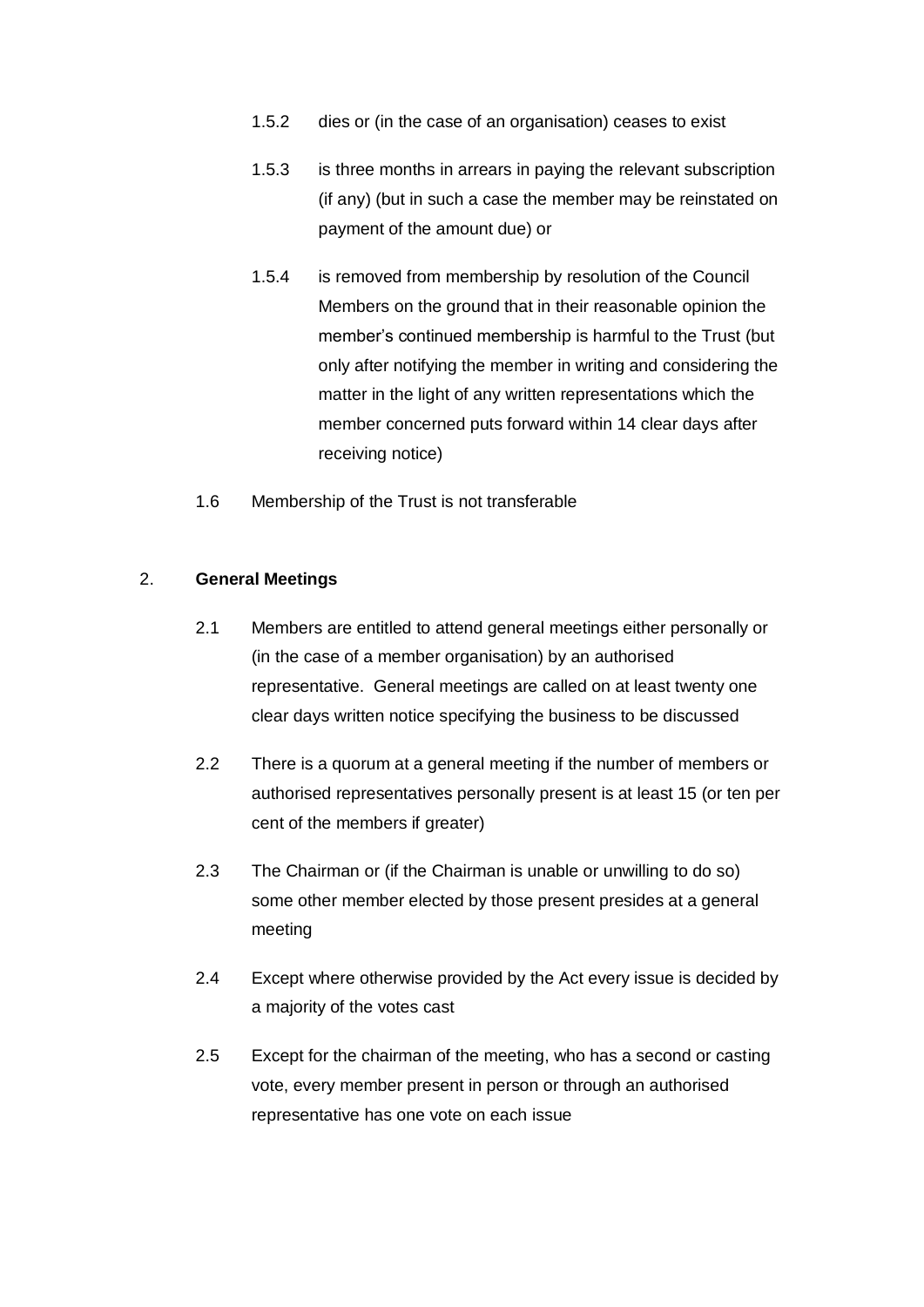- 2.6 A written resolution signed by all those entitled to vote at a general meeting is as valid as a resolution actually passed at a general meeting (and for this purpose the written resolution may be set out in more than one document and will be treated as passed on the date of the last signature)
- 2.7 The Trust must hold an AGM in every year which all members are entitled to attend. The first AGM may be held within 18 months after the Trust's incorporation
- 2.8 At an AGM the members:
	- 2.8.1 receive the annual accounts of the Trust for the previous financial year together with the auditors' report on those accounts
	- 2.8.2 receive the Council Members' report on the Trust's activities since the previous AGM
	- 2.8.3 accept the retirement of those Council Members who wish to retire or who are retiring by rotation
	- 2.8.4 elect persons to be Council Members to fill the vacancies arising
	- 2.8.5 appoint auditors for the Trust
	- 2.8.6 may confer on any individual (with his or her consent) the honorary title of Patron of the Trust and
	- 2.8.7 discuss and determine any issues of policy or deal with any other business put before them
- 2.9 Any other general meeting which is not an AGM is an EGM
- 2.10 An EGM may be called at any time by the Council Members and must be called within twenty eight days on a written request from at least twenty members

# 3. **The Council Members**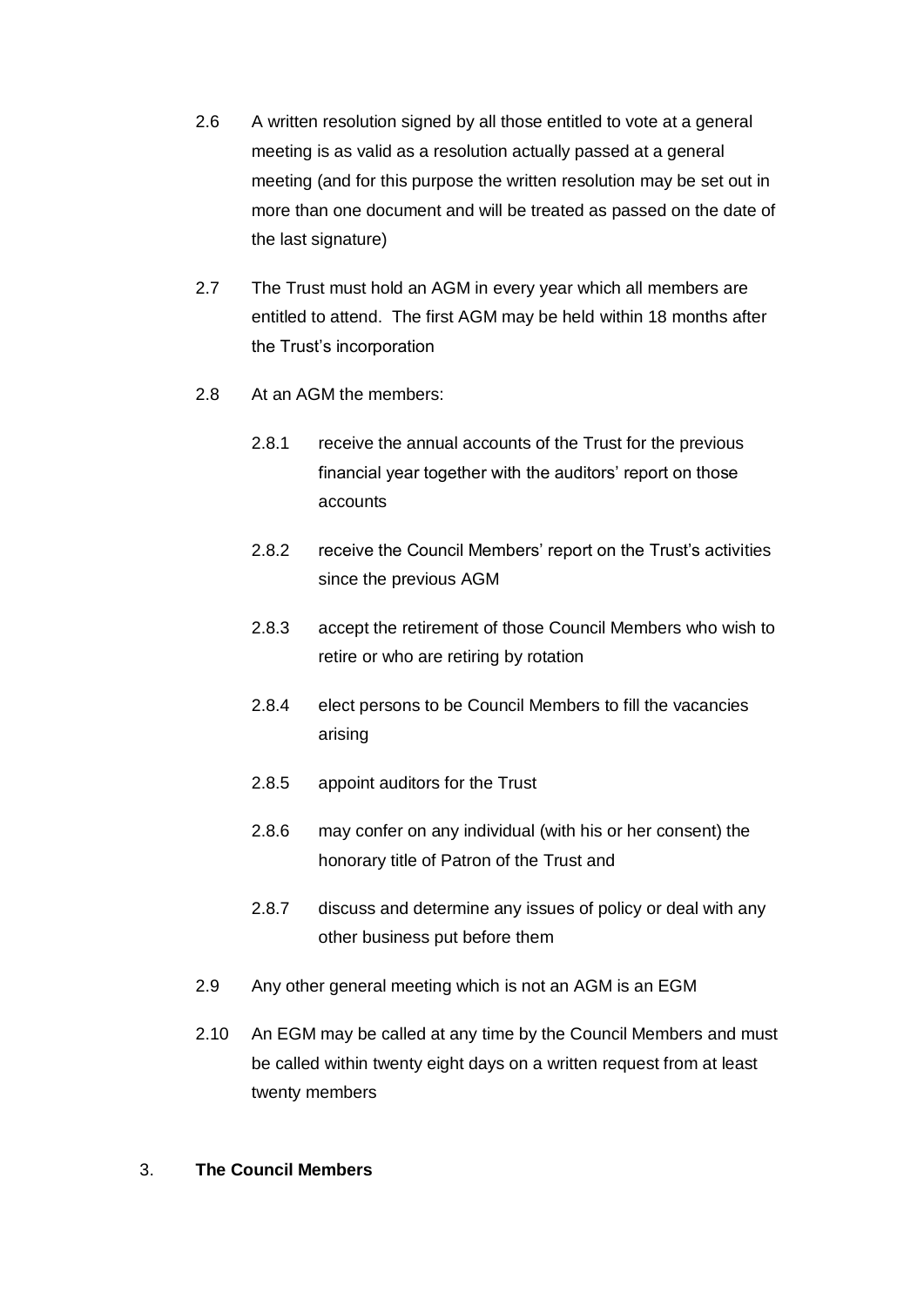- 3.1 The Council Members as charity trustees have control of the Trust and its property and funds
- 3.2 The Council Members when complete consist of at least five and not more than nine individuals all of whom must be members and two Council Members appointed under Article 3.4
- 3.3 The subscribers to the Memorandum are the first Council Members of the Trust
- 3.4 For so long as Dudley Metropolitan Borough Council ("DMBC") is freeholder and the Trust is Lessee of Hawne Basin Halesowen DMBC shall be entitled to appoint from time to time 2 individuals to be Council Members and the provisions of Articles 3.7.3, 3.7.4 and 3.7.6 inclusive shall not apply to such members
- 3.5 Every future Council Member must sign a declaration of willingness to act as a charity trustee of the Trust before he or she is eligible to vote at any meeting of the Council Members
- 3.6 One third (or the number nearest one third) of the Council Members must retire at each AGM (and will be eligible for re-election), those longest in office retiring first and the choice between any of equal service being made by drawing lots
- 3.7 A Council Member's term of office automatically terminates if he or she:
	- 3.7.1 is disqualified under the Charities Act 1993 from acting as a charity trustee
	- 3.7.2 is incapable, whether mentally or physically, of managing his or her own affairs
	- 3.7.3 is absent from three consecutive meetings of the Council Members and the other Council Members have passed a resolution that his or her term of office should terminate
	- 3.7.4 ceases to be a member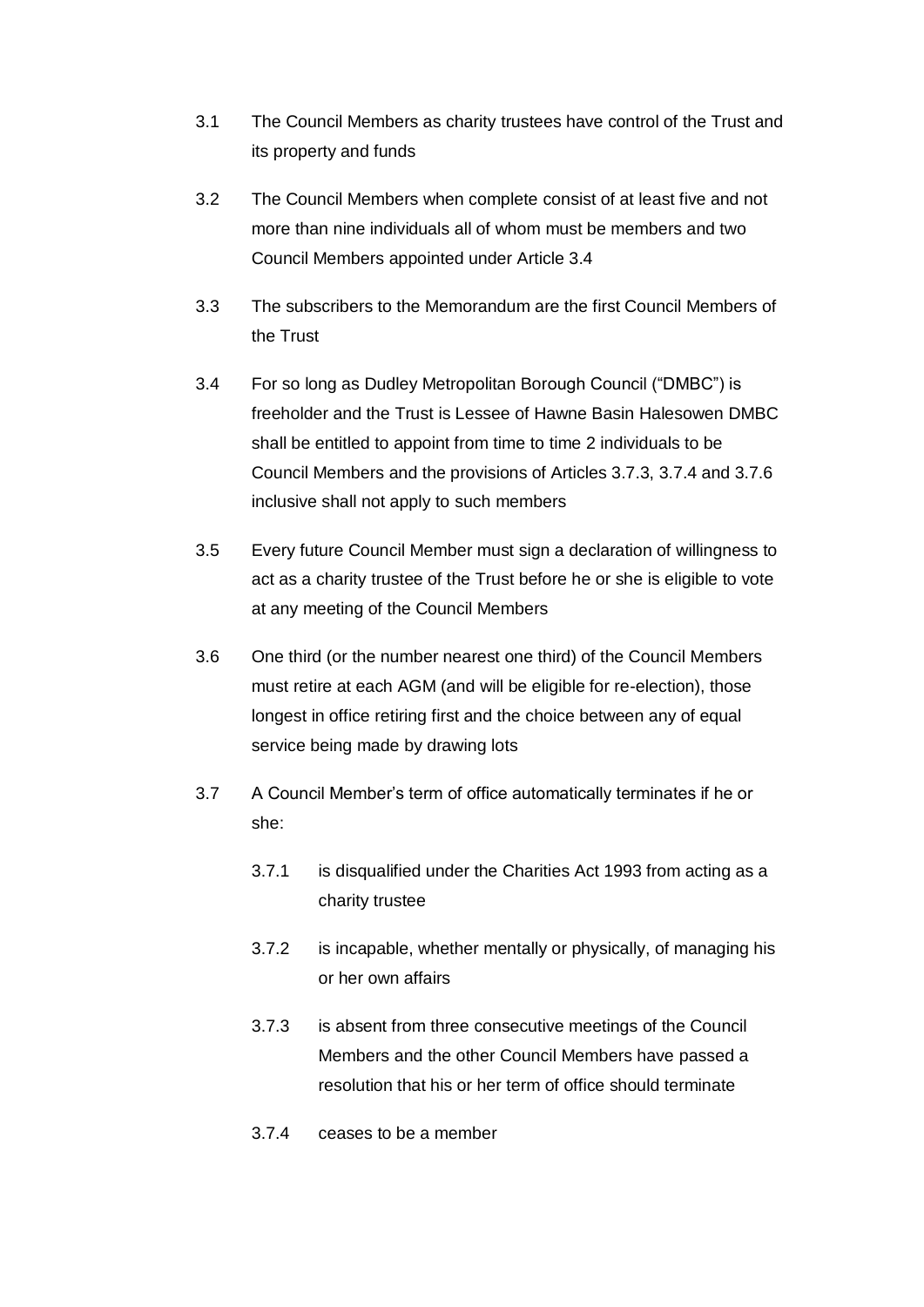- 3.7.5 resigns by written notice to the Council Members (but only if at least two Council Members will remain in office) or
- 3.7.6 is removed by resolution passed by at least 51 per cent of the members present and voting at a general meeting after the meeting has invited the views of the Council Member concerned and considered the matter in the light of any such views
- 3.8 The Council Members may (subject always to the provisions of Article 3.2) at any time co-opt any person duly qualified to be appointed as a Council Member to fill a vacancy in their number or as an additional Council Member but a co-opted Council Member holds office only until the next AGM
- 3.9 A technical defect in the appointment of a Council Member of which the Council Members are unaware at the time does not invalidate decisions taken at a meeting

#### 4. **Proceedings of Council Members**

- 4.1 The Council Members must hold at least six meetings each year
- 4.2 The Chairman may, and the Secretary at the request of any three Council Members shall, call a meeting of the Council Members. Except in cases of emergency, Council Members will be given at least seven days notice of each meeting of Council Members and of the general nature of the business to be transacted
- 4.3 A quorum at a meeting of the Council Members is four Council **Members**
- 4.4 A meeting of the Council Members may be held either in person or by suitable electronic means agreed by the Council Members in which all participants may communicate with all the other participants
- 4.5 The Chairman or (if the Chairman is unable or unwilling to do so) some other Council Member chosen by the Council Members presides at each meeting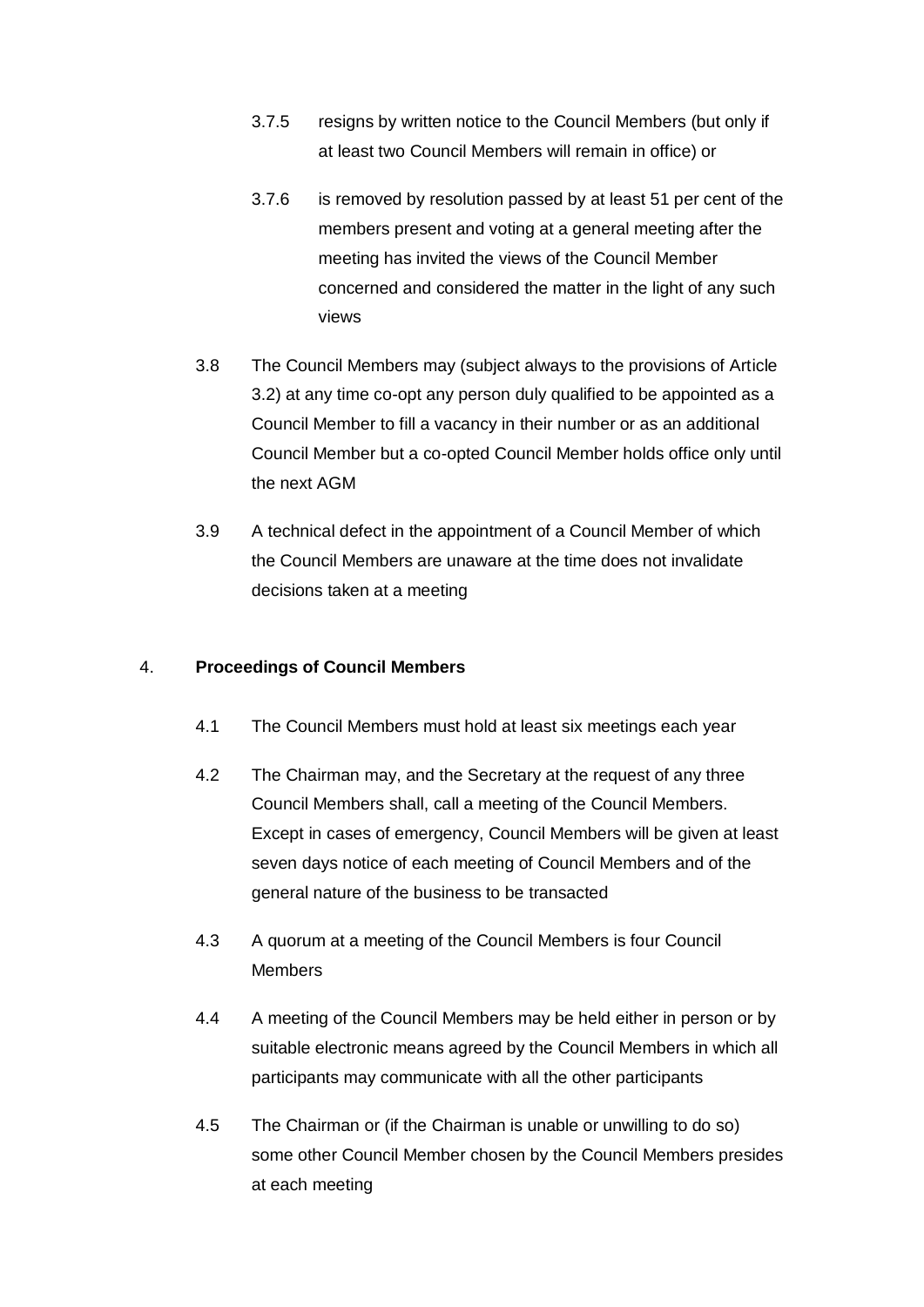- 4.6 Every issue may be determined by a simple majority of the votes cast at a meeting but a written resolution signed by all the Council Members is as valid as a resolution passed at a meeting (and for this purpose the resolution may be contained in more than one document and will be treated as passed on the date of the last signature)
- 4.7 Except for the Chairman of the meeting, who has a second or casting vote, every Council Member has one vote on each issue
- 4.8 A procedural defect of which the Council Members are unaware at the time does not invalidate decisions taken at a meeting

# 5. **Powers of Council Members**

The Council Members have the following powers in the administration of the Trust:

- 5.1 to appoint (and remove) any member (who may be a Council Member) to act as Secretary to the Trust in accordance with the Act
- 5.2 to appoint a Chairman, Treasurer and other honorary officers from among their number
- 5.3 to delegate any of their functions to committees consisting of two or more individuals appointed by them (but at least one member of every committee must be a Council Member and all proceedings of committees must be reported promptly to the Council Members)
- 5.4 to make regulations consistent with the Memorandum, these Articles and the Act to govern proceedings at general meetings
- 5.5 to make regulations consistent with the Memorandum, these Articles and the Act to govern proceedings at their meetings and at meetings of committees
- 5.6 to make regulations consistent with the Memorandum, these Articles and the Act to govern the administration of the Trust and the use of its seal (if any)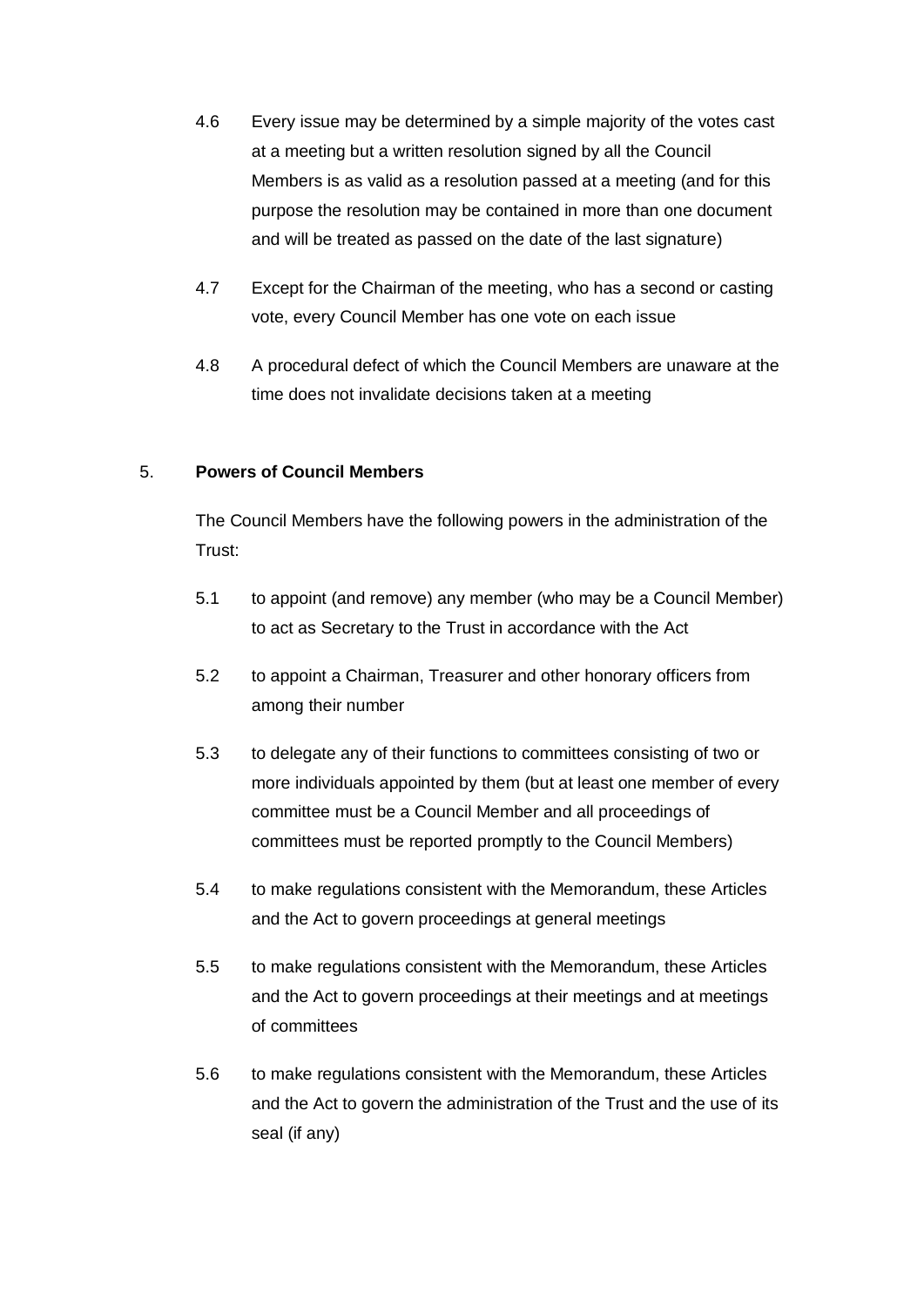- 5.7 to establish procedures to assist the resolution of disputes within the **Trust**
- 5.8 to exercise any powers of the Trust which are not reserved to a general meeting

# 6. **Records and Accounts**

- 6.1 The Council Members must comply with the requirements of the Act and of the Charities Act 1993 relating to the keeping of financial records, the audit of the accounts and the preparation and transmission to the Registrar of Companies and the Commission of:
	- 6.1.1 annual reports
	- 6.1.2 annual returns
	- 6.1.3 annual statements of account
- 6.2 The Council Members must keep proper records of:
	- 6.2.1 all proceedings at general meetings
	- 6.2.2 all proceedings at meetings of the Council Members
	- 6.2.3 all reports of committees and
	- 6.2.4 all professional advice obtained
- 6.3 Accounting records relating to the Trust must be made available for inspection by any Council Member at any reasonable time during normal office hours and may be made available for inspection by members who are not Council Members if the Council Members so decide
- 6.4 A copy of the Trust's latest available statement of account must be supplied to any Council Member or member, or to any other person who makes a written request and pays the Trust's reasonable costs within two months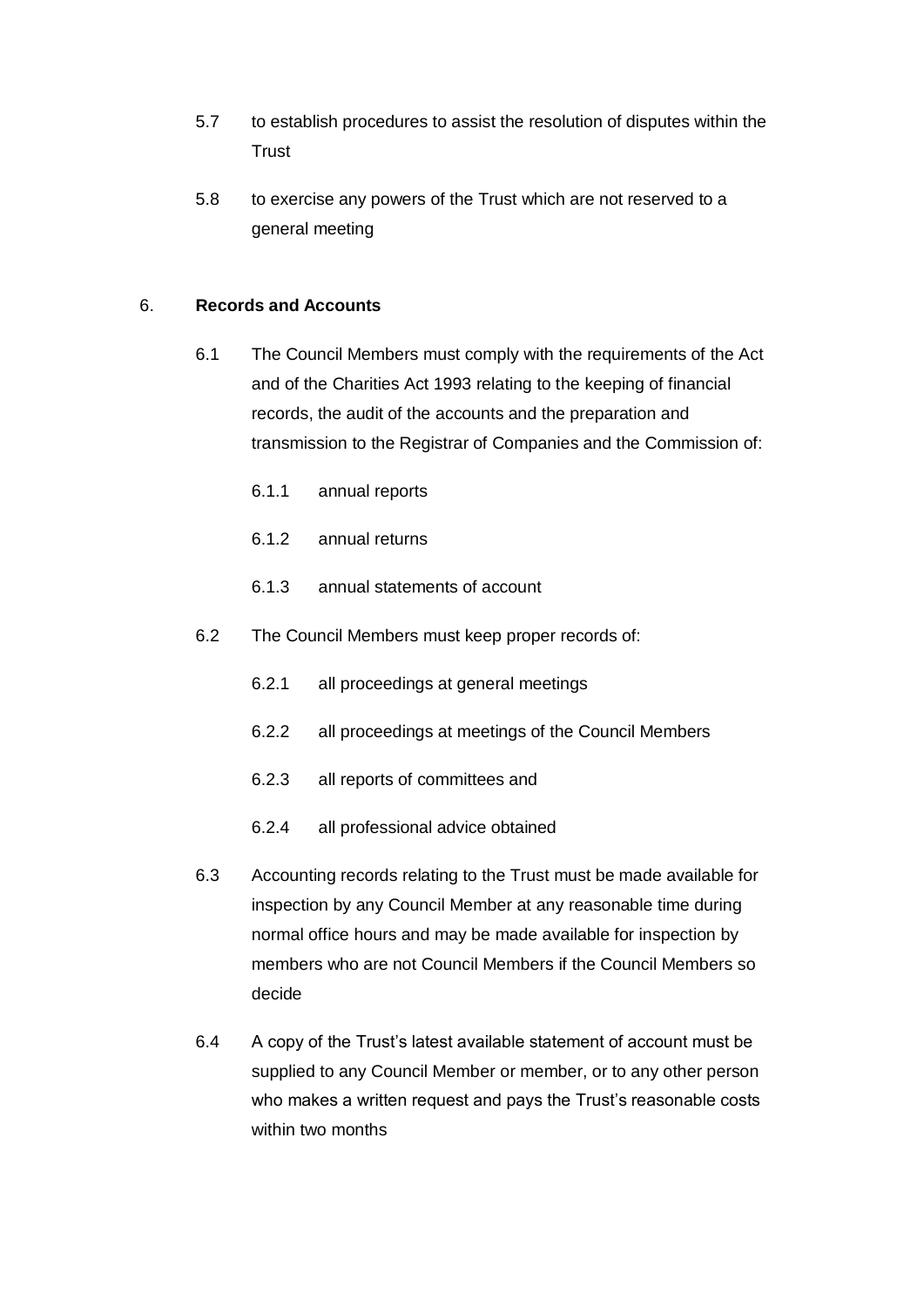#### 7. **Notices**

- 7.1 Notices under these Articles may be sent by the Trust by hand or by post or by suitable electronic means or (where applicable to members generally) may be published in any suitable journal or newsletter published by the Trust
- 7.2 The only address at which a member is entitled to receive notices is the address shown in the register of members
- 7.3 Any notice given in accordance with these Articles is to be treated for all purposes as having been received
	- 7.3.1 24 hours after being sent by electronic means or delivered by hand to the relevant address
	- 7.3.2 two clear days after being sent by first class post to that address
	- 7.3.3 three clear days after being sent by second class post to that address
	- 7.3.4 on being handed to the member (or, in the case of a member organisation, its authorised representative) personally or, if earlier,
	- 7.3.5 as soon as the member acknowledges actual receipt
- 7.4 A technical defect in the giving of notice of which the Council Members are unaware at the time does not invalidate decisions taken at a meeting

# 8. **Dissolution**

The provisions of the Memorandum relating to dissolution of the Trust take effect as though repeated here

9. **Interpretation**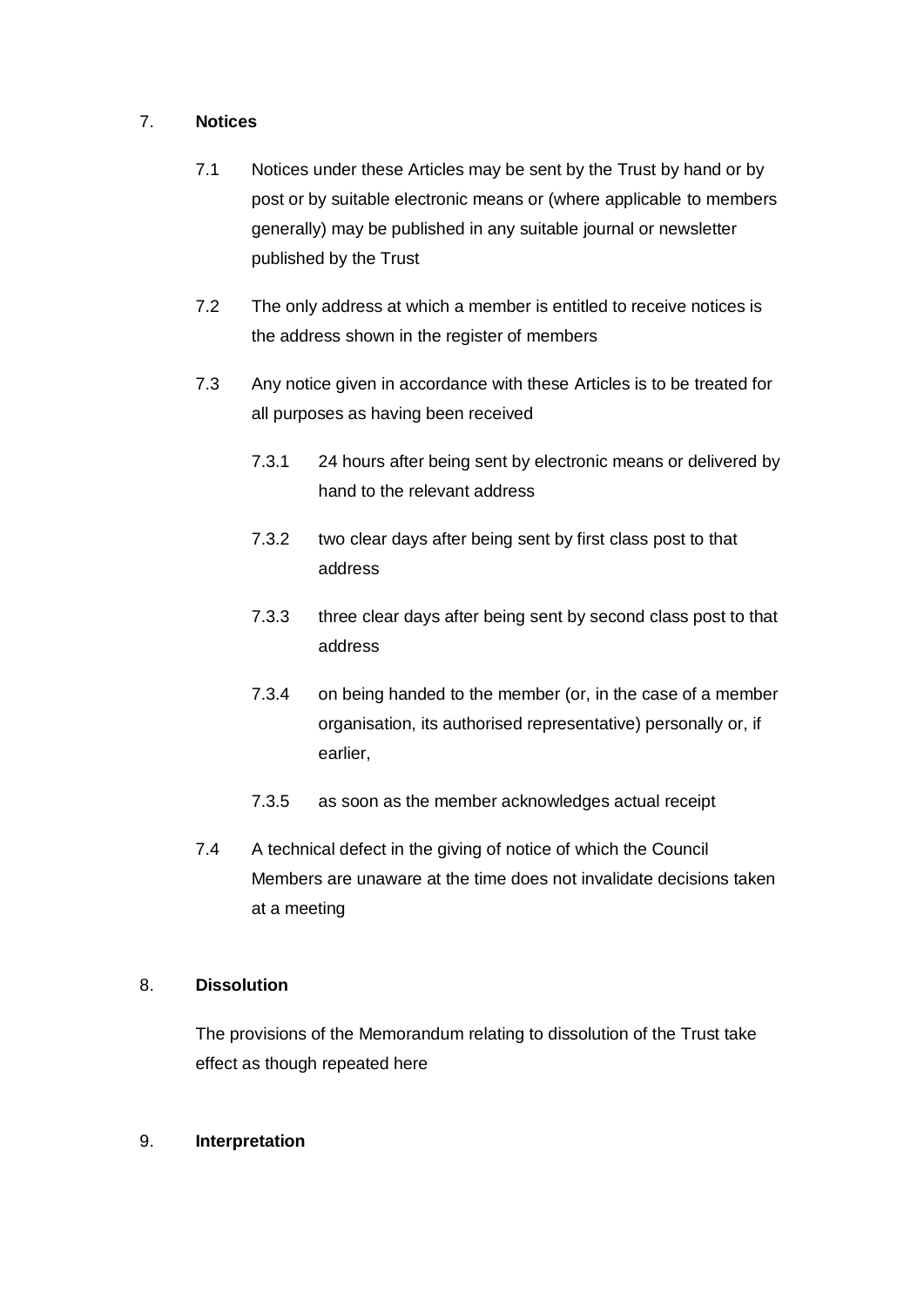In the Memorandum and in these Articles:

9.1 "the Act" means the Companies Act 1985

"AGM" means an annual general meeting of the Trust

"these Articles" means these articles of association

"authorised representative" means an individual who is authorised by a member organisation to act on its behalf at meetings of the Trust and whose name is given to the Secretary

"the Chairman" means the chairman of the Council Members

"charity trustee" has the meaning prescribed by section 97(1) of the Charities Act 1993

"clear day" means 24 hours from midnight following the relevant event

"the Commission" means the Charity Commissioners for England and Wales

"Council Member" means a director of the Trust and "Council Members" means all of the directors

"EGM" means an extraordinary general meeting of the Trust

"material benefit" means a benefit which may not be financial but has a monetary value

"member" and "membership" refer to membership of the Trust

"Memorandum" means the Trust's Memorandum of Association

"month" means calendar month

"the Objects" means the Objects of the Trust as defined in clause 3 of the Memorandum

"Secretary" means the Secretary of the Trust

"written" or "in writing" refers to a legible document on paper including a fax message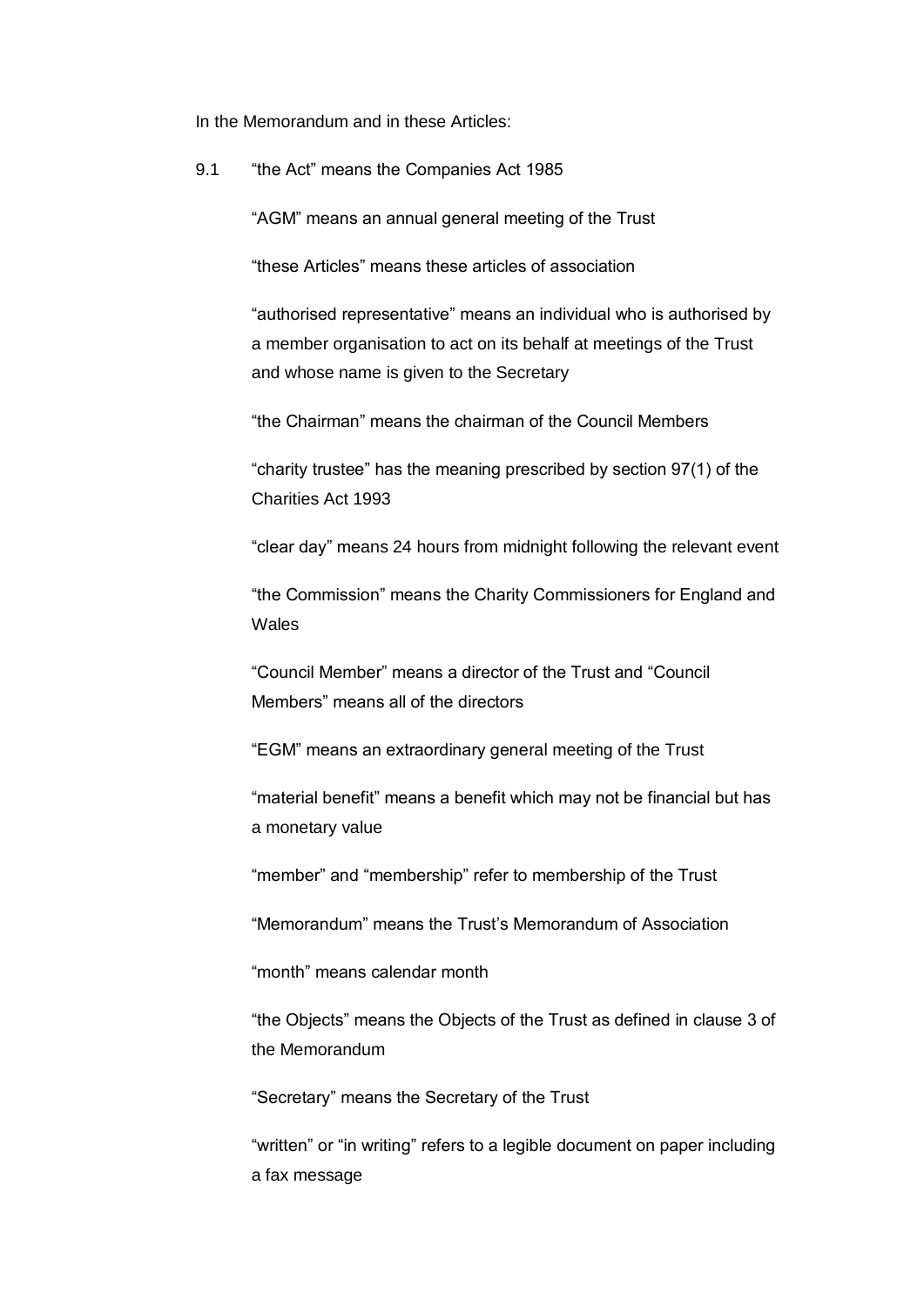"year" means calendar year

- 9.2 Expressions defined in the Act have the same meaning
- 9.3 References to an Act of Parliament are references to the Act as amended or re-enacted from time to time and to any subordinate legislation made under it